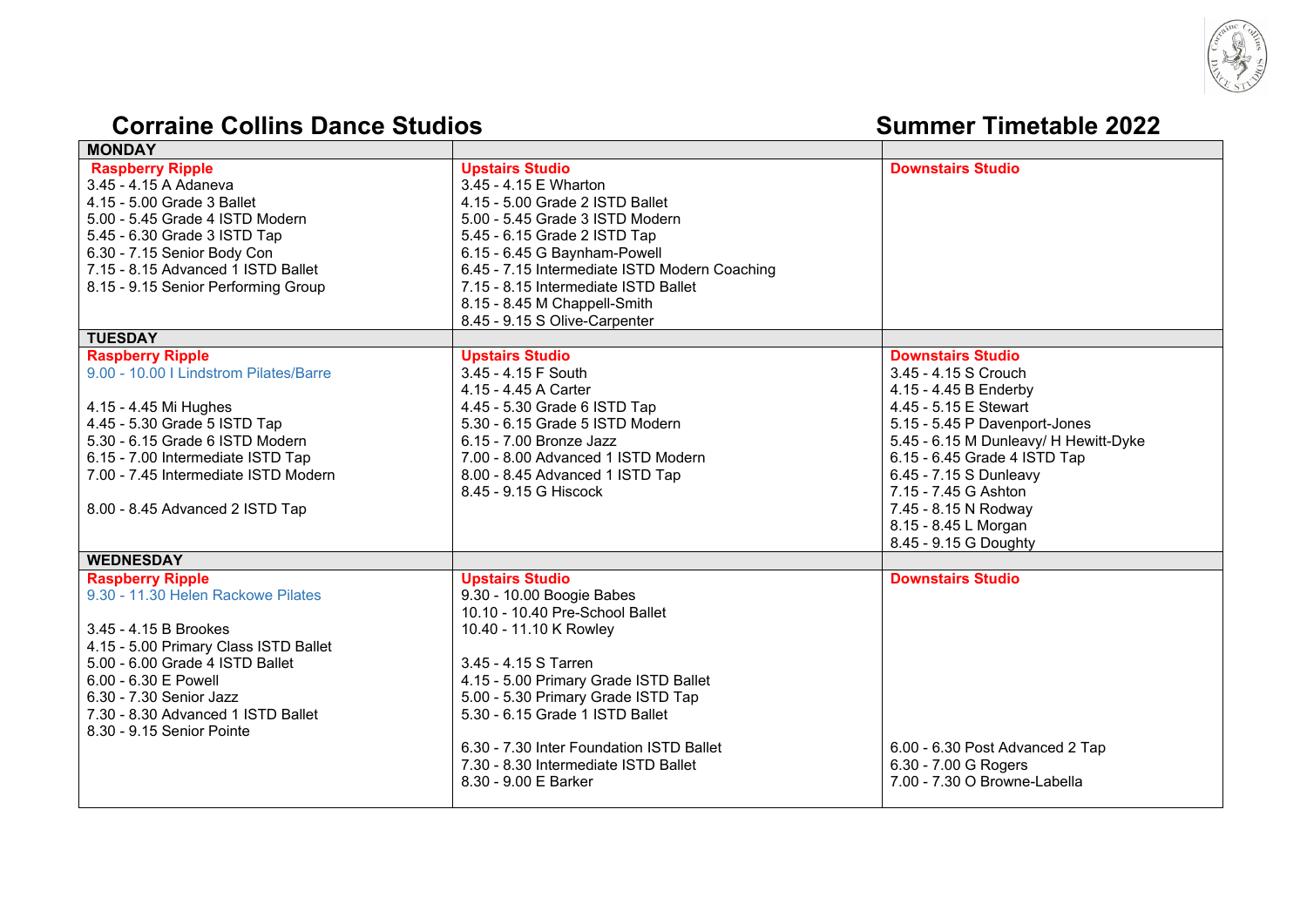

## **Corraine Collins Dance Studios Summer** Timetable 2022

| THURSDAY                                                                                                                                                                                                                                                                                                                                                                                        |                                                                                                                                                                                                                                                                                                                                                  |                          |
|-------------------------------------------------------------------------------------------------------------------------------------------------------------------------------------------------------------------------------------------------------------------------------------------------------------------------------------------------------------------------------------------------|--------------------------------------------------------------------------------------------------------------------------------------------------------------------------------------------------------------------------------------------------------------------------------------------------------------------------------------------------|--------------------------|
| 9.00 - 11.00 Isabelle Lindstrom Pilates/ Barre<br>4.15 - 4.45 Grade 1 ISTD Modern Coaching<br>4.45 - 5.30 Grade 1 ISTD Ballet Coaching<br>5.30 - 6.15 Grade 3 ISTD Ballet Coaching<br>6.15 - 6.45 Grade 4 ISTD Modern Coaching<br>6.45 - 7.30 Grade 4 ISTD Ballet Coaching                                                                                                                      | 4.15 - 4.45 Grade 1 ISTD Tap Coaching<br>4.45 - 5.15 Grade 2 ISTD Modern Coaching<br>5.15 - 6.00 Grade 2 ISTD Ballet Coaching<br>6.00 - 6.30 Grade 3 ISTD Modern Coaching                                                                                                                                                                        |                          |
| <b>FRIDAY</b>                                                                                                                                                                                                                                                                                                                                                                                   |                                                                                                                                                                                                                                                                                                                                                  |                          |
| <b>Raspberry Ripple</b><br>2.45 - 3.45 P Hemmings<br>3.45 - 4.15 A Fidgeon<br>4.15 - 5.45 Junior Groups<br>5.45 - 7.00 Inter Groups<br>7.00 - 7.30 E Brown<br>$7.30 - 8.00$                                                                                                                                                                                                                     | <b>Upstairs</b><br>6.00 - 6.45 Junior Workshop                                                                                                                                                                                                                                                                                                   | <b>Downstairs Studio</b> |
| <b>SATURDAY</b>                                                                                                                                                                                                                                                                                                                                                                                 |                                                                                                                                                                                                                                                                                                                                                  |                          |
| <b>Raspberry Ripple</b><br>9.00 - 9.30 Pre-School Dance<br>9.30 - 10.10 Primary Class ISTD Ballet<br>10.10 - 10.50 Primary Grade ISTD Ballet<br>10.50 - 11.50 Intermediate Foundation ISTD Ballet<br>11.50 - 12.25 Intermediate Pointe<br>12.25 - 12.55 M York<br>12.55 - 1.25 E Hughes<br>1.25 - 1.55 L Stenner<br>2.00 - 3.15 Advanced 1 ISTD Ballet<br>3.15 - 3.45 H Hewitt-Dyke/ M Dunleavy | <b>Upstairs Studio</b><br>9.00 - 9.30 Primary ISTD Tap<br>9.30 - 10.10 Grade 1 ISTD Modern<br>10.10 - 10.55 Grade 1 ISTD Ballet<br>10.55 - 11.40 Grade 1 ISTD Tap<br>11.40 - 12.25 Grade 2 ISTD Modern<br>12.25 -1.15 Grade 5 ISTD Ballet<br>1.15 - 2.00 Intermediate Body Con<br>2.00 - 2.30 Grade 6 Modern Coaching<br>2.30 - 3.00 B La Touche |                          |